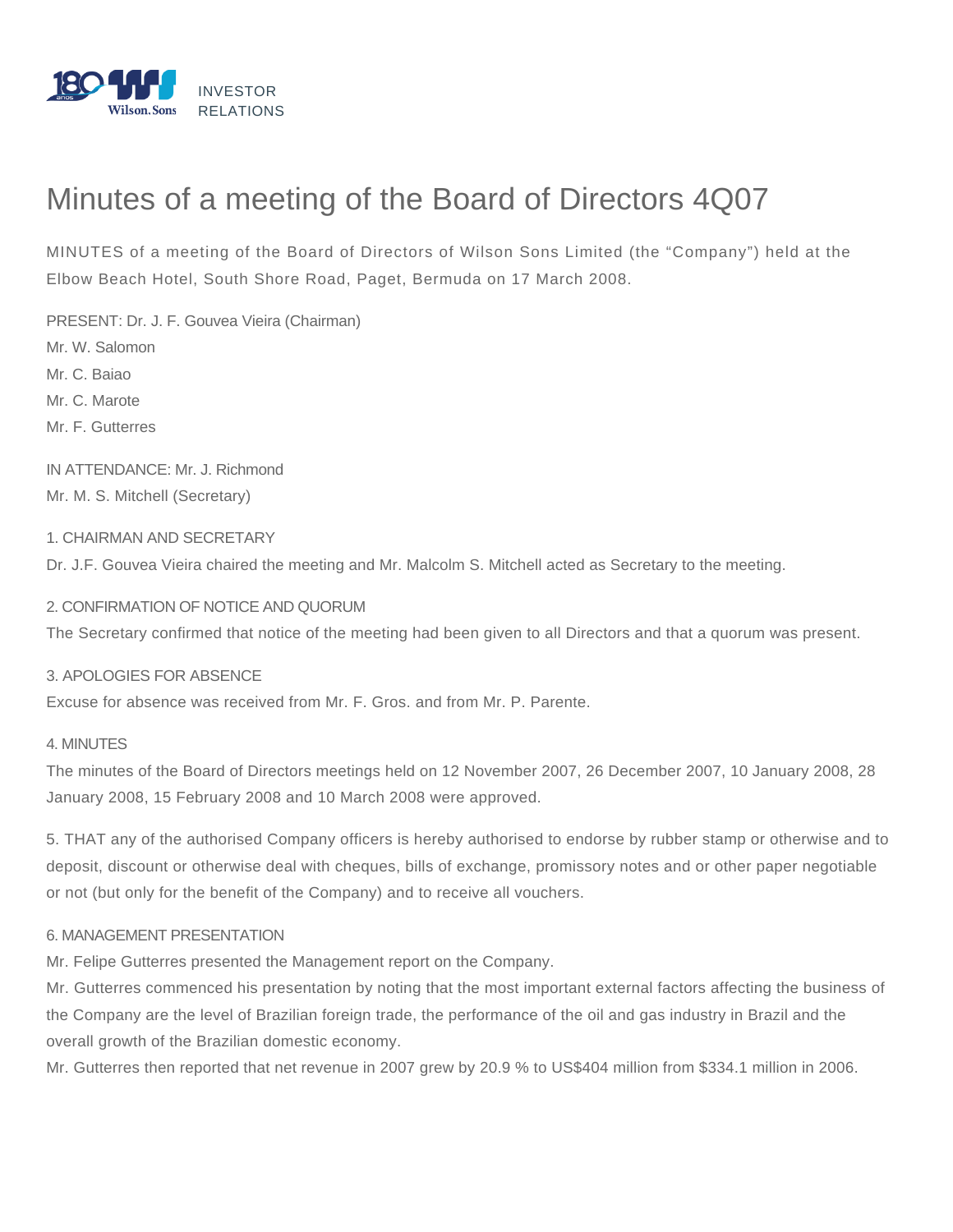EBITDA grew by 19.8% to US\$91.4 million in 2007 as compared to US\$76.2 million in 2006. The principal drivers behind this improved performance were i) the operation of a best mix of containers ii) the significant increase in the activities of logistics for the oil and gas industry (Brasco) iii) the increase in the number of manoeuvres carried out by tugboats iv) the material increase in the activities of the towage segment and v) the beginning of operation of an additional PSV in the offshore segment.

Operating profit in 2007 increased by 13% when compared to 2006, from US\$64 million in 2006 to US\$ 72.3 million.

#### Port Operations

Net revenue increased by 16.9%, from US\$127.4 million in 2006 to US\$149.0 million in 2007 as a result of increased container volumes, improved sales mix and the positive effect of the stronger Real as approximately 48% of revenues are Real denominated.

Operating profit at US\$42.8 million for 2007 was marginally ahead of 2006, (US\$39.4 million) as margins were eroded by higher operating costs, increased headcount and labour costs (collective bargaining agreements and LTIP provisions), higher equipment rental costs due to capacity constraints, increased provisions for civil and labour claims and the adverse foreign exchange effect on the Real denominated expenses.

#### Towage

Towage net revenue increased by 23.6%, from US\$118.8 million in 2006 to US\$146.8 million in 2007 due to increases in the number of harbour towage manoeuvres, the average deadweight of vessels attended and higher revenues from oil platform support, ocean towage and salvage support work.

Operating profit increased by 50.5%, from US\$31.4 million in 2006 to US\$47.2 million in 2007 reflecting the improved operating margins as a result of the increased volumes in high margin non-harbour towage services and tax credits realised in the period.

#### **Logistics**

Net revenue from Logistics grew 40% from US\$49.3 million in 2006 to US\$69.1 million in 2007 driven by new customers in the pulp and paper and glass industries, increase in the range of services provided to existing clients and an increase in bonded warehouse revenue mainly as a result of higher import volumes.

Operating profit increased by 9.1%, from US\$4.2 million in 2006 to US\$4.6 million in 2007 although margins were adversely affected by start up costs and a reduction in some higher margin business compared with 2006. Shipping Agency

Net revenue totalled US\$20.4 million in 2007, representing a 14.6% increase over 2006, US\$17.8 million. This increase resulted mainly from increases in bill of lading fees and container control fees.

Operating profit decreased from US\$8.5 million in 2006 to US\$4.2 million in 2007, mainly due to an increase in doubtful debts, US\$1.8 million; increased provision for civil and labour claims, LTIP expenses accrued in the period and an adverse foreign exchange effect. As the majority of the divisions' revenue is US Dollar denominated and costs are Real denominated, the appreciation of the Real had an adverse effect on margins. Mr. Cezar Baiao then provided further information to the Board on various operations:

i) Tecon Rio Grande: Price renegotiations for 2008 are already finished with an average price increase of 17% in US dollar terms. The third berth

is anticipated to be operational in August 2008 which will bring more operational capacity to Tecon and significant volume growth.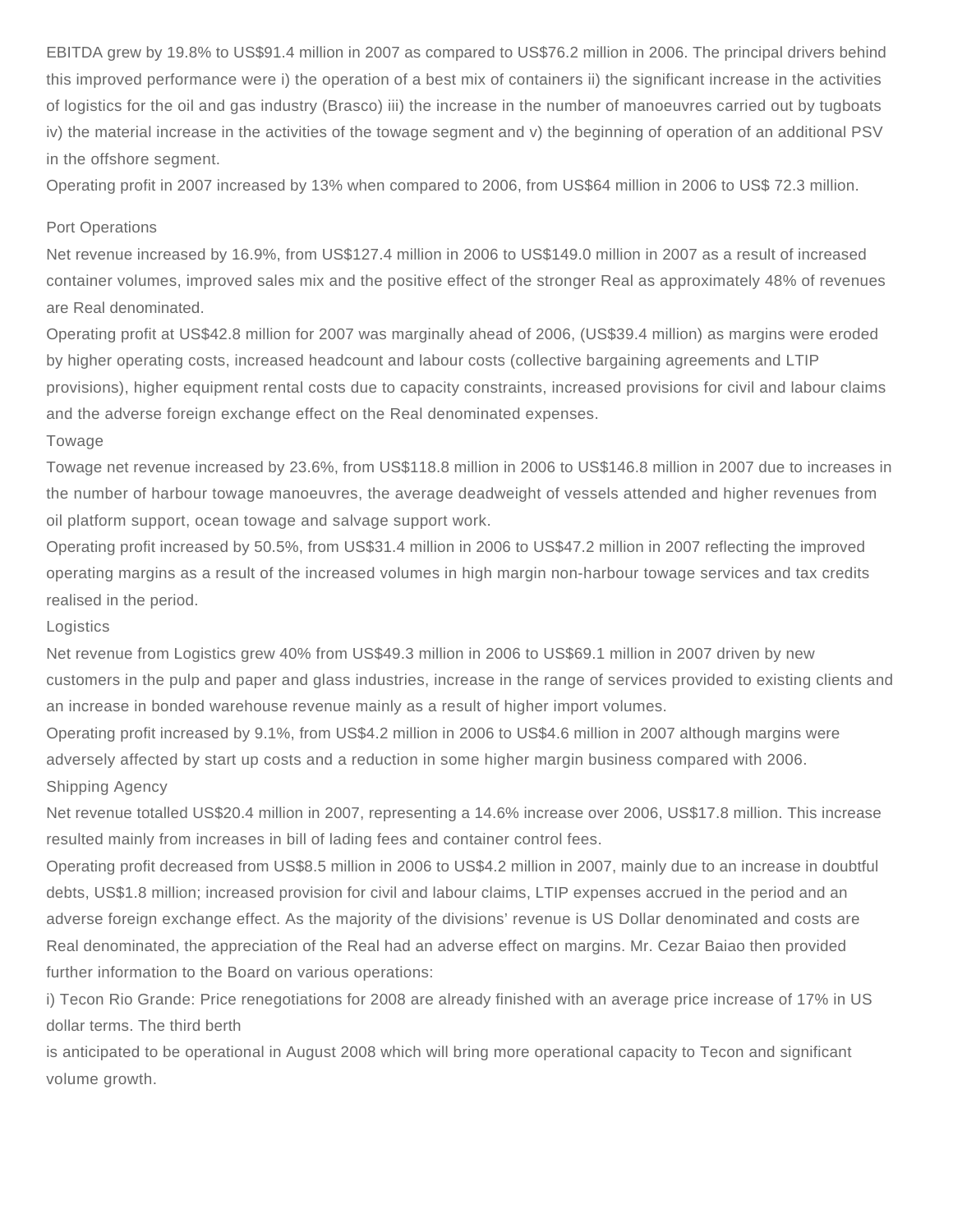ii) Tecon Salvador: Price negotiations have concluded for 2008 and efforts continue with Brazilian port authorities to approve the terminal expansion. Commercial efforts will be directed to attract more import cargo and to recover 100% of market share in port operation.

iii) Brasco: The continued upgrade to the existing facilities is essential.

iv) Towage: Smit has started operations in Santos with four azimutal tugs, by the end of the year this may increase to fifteen tugs. The Company is based in the most important Brazilian ports and terminals, but 50% of the tug fleet is single screw which are becoming more difficult to be employed. It is therefore essential to continue with the renewal of the towage fleet, especially with the entrance of the Smit tugs in the market.

v) Offshore: Petrobras will be announcing a significant New building Plan of some 146 vessels. Tenders will commence in 2008 and delivery of the vessels will be until 2014. Those companies that own shipyards with capacity to build up to the largest vessels in the plan will have a significant competitive advantage The Board noted these reports.

# 7. REMUNERATION COMMITTEE

RESOLVED that the appointment of Francisco Gros, William Salomon, Claudio Marote and Dr. J. F. Gouvea Vieira as members of the Remuneration Committee be and is hereby approved, ratified and confirmed.

The Chairman then reported on the proceedings of the Committee held earlier in the day and the bonuses awarded to management.

# 8. FINANCIAL STATEMENTS AND AUDITORS REPORT

The consolidated financial statements of the Company for the financial year ended 31 December 2007 were reviewed by the Board and after discussion, it was: RESOLVED: That the financial statements of the Company for the financial year ended 31 December 2007 together with the Auditor's report thereon, as presented to the meeting, be and are hereby approved for presentation to the Members at the upcoming annual general meeting AND that any two Directors be and are hereby authorised to sign the balance sheet on behalf of the Board of Directors.

# 9. PROPOSALS FOR ANNUAL GENERAL MEETING

i) Notice of Annual General Meeting

The draft notice of the annual general meeting which was tabled to the meeting be and is hereby approved.

# ii) Legal Reserve

It was proposed to credit US\$1,981,000 to Legal Reserve, as required by Bye-law 15.3(a).

It was noted that, Bye-law 15.3(a) provides that an amount equal to 5% of the Company's net profit be credited to the Legal Reserve until such amount equals 20% of the Company's paid up share capital. Therefore, as USD 1,981,000 equals 20% of the Company's paid up share capital, it is the maximum that can be credited to the Legal Reserve and this represents 3.5% of the Company's net profit for 2007. After discussion, it was:

RESOLVED to recommend to the shareholders at the annual general meeting that USD1,981,000 be credited to the Legal Reserve.

# iii) Contingency Reserve

The Board then reviewed whether any sums should be set aside to meet contingencies as a Contingency Reserve pursuant to Bye-law 15.3(b). It was: RESOLVED to recommend to the shareholders at the annual general meeting that